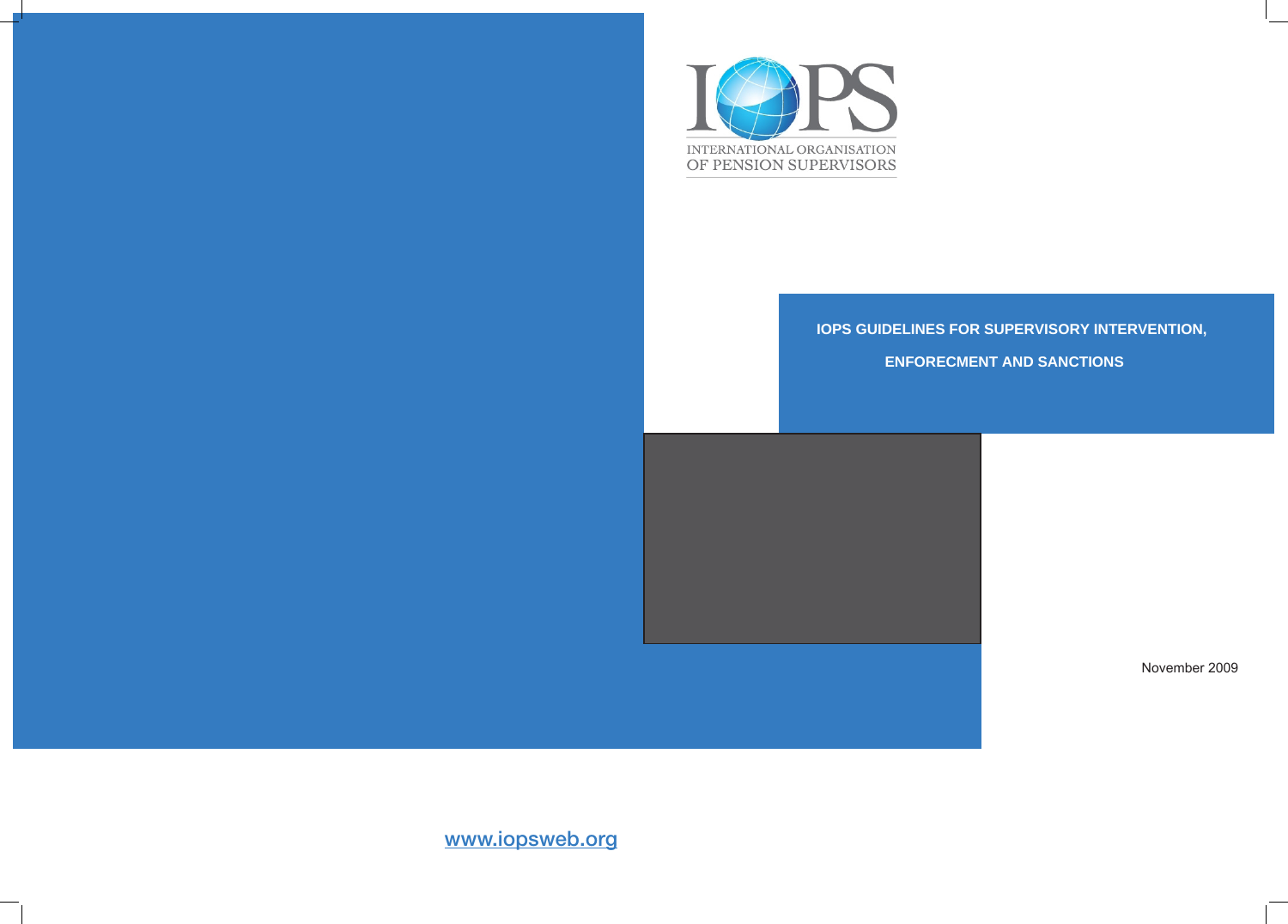# **THE INTERNATIONAL ORGANISATION OF PENSION SUPERVISORS (IOPS)**

# **IOPS GUIDELINES FOR SUPERVISORY INTERVENTION, ENFORCEMENT AND SANCTIONS**

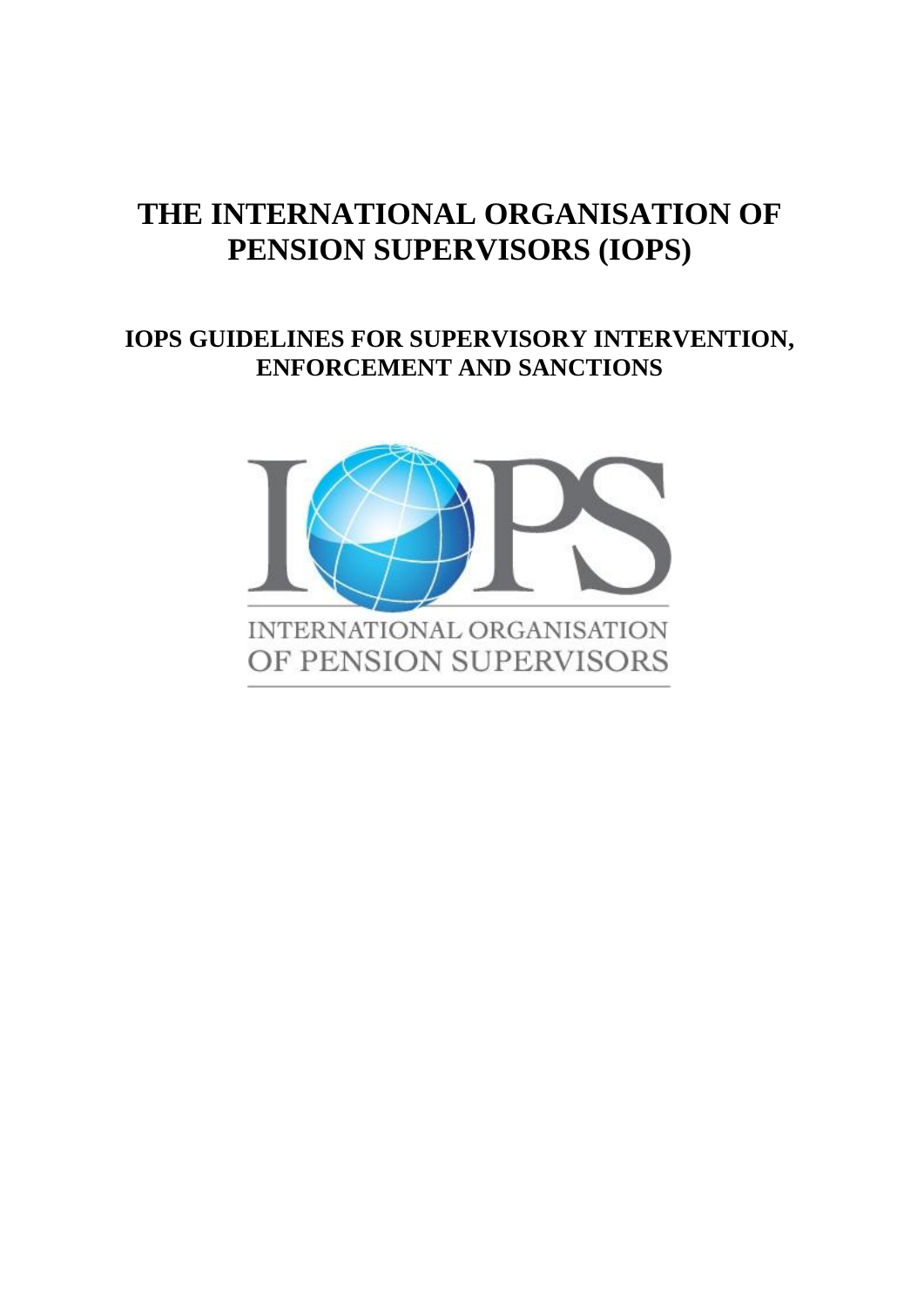# **IOPS GUIDELINES FOR SUPERVISORY INTERVENTION, ENFORCEMENT AND SANCTIONS**

#### **Introduction**

1. Due to the crucial role of the private pension systems within the financial markets, and their increasing importance as a source of retirement income for individuals, the effective supervision of pension funds is becoming ever more important. Yet pension supervision is a complex issue, not least because pensions are long-term contracts, with a wide social coverage of millions of members and beneficiaries, involving the participation of a range of different players (from pension funds and plans, to financial institutions, plan sponsors and social partners).

2. The objectives of pension supervision focus on protecting the interests of pension fund members and beneficiaries, and can also include safeguarding the stability of the pension industry and contributing to the stability of the financial system as a whole. To achieve these objectives, supervisory authorities need not only to have adequate supervisory methods but also to be able to enforce regulations and require pension funds to take remedial action when necessary. The question of whether, when and how to intervene in the operation of pension funds is of crucial importance if the objectives of supervision are to be met.

3. In order to meet those objectives, the pension supervisory authority may be required to utilize a range of measures when a breach of law or regulation is identified or suspected. Pressures on supervisory costs and efficiency and a trend towards a risk-based supervisory approach mean that the supervisor needs to handle these measurers increasingly effectively. These measures can be categorised into three broad headings, namely, intervention, enforcement and sanctions

4. For the purpose of these guidelines, actions such as the provision of guidance by the supervisory authority to assist funds comply with regulations, or collection of information and on-site visits to review the pension fund's management and operations are regarded as part of normal, preventative and routine supervisory process. A risk-based approach to supervision will attempt to use preventative measures as much as possible to avoid problems before they occur or escalate. For example, the supervisory authority may consider issuing guidance notes on how to interpret and follow regulatory and supervisory requirements. Such an approach may be particularly relevant where supervisory authorities take a 'deterrent-based approach' and only intervene rarely.

5. **Interventions** may be categorised as the range of actions taken to protect pension fund members and beneficiaries when a breach - or potential breach - of requirements is observed, suspected or anticipated. Such actions may include requiring the pension fund to provide information or documents to demonstrate how its processes and decisions are in accordance with its obligations, out-of-session visit by the authority etc. **Enforcement** is taken to include any action, (including criminal or civil court based action), taken against the pension fund or its officers or a pension fund provider to compel required behaviour. **Sanctions** would encompass punitive actions (e.g. fines) proposed or imposed by the supervisor on the pension fund or pension fund provider as a penalty for non-compliant or other problematic behaviour.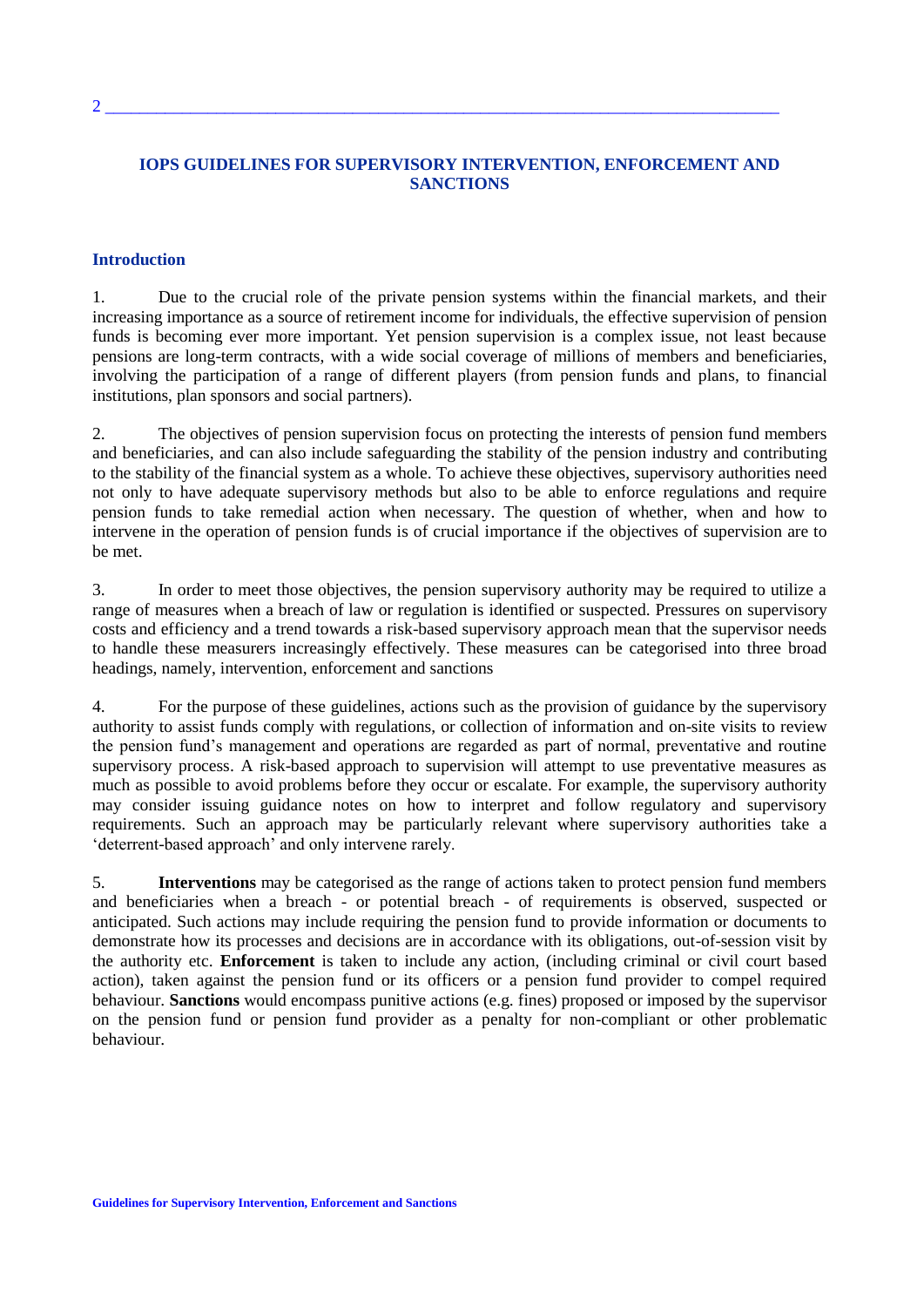# **Scope and Coverage**

6. Despite the heterogeneity of pension fund systems in the world today, certain approaches to pension supervision have been identified<sup>1</sup>, which are driven by factors such as the nature of the pension system being supervised, the level of legal and financial market development etc. Rather than being a choice between discrete alternatives, these supervisory approaches should be considered to reflect a set of attributes that represent different positions along a spectrum. The two ends of the spectrum may be represented by the Latin American approach at one end (where supervisors engage in intensive supervision, interacting with funds on a daily basis) and an 'Anglo-Saxon' style at the other (whereby supervisors operate more by communication and deterrent). A third approach, part way along the spectrum, would be more usual in Continental Europe, for example. These various approaches naturally imply that some pension supervisors may use their intervention, enforcement or sanction powers to engage with pension funds more regularly than other supervisory authorities.

7. Despite the country-specific situations and supervisory approach, the IOPS believes that general guidelines for the use of intervention, enforcement and sanction powers can be drafted, and will be helpful to member countries in the supervision of their pension markets and systems. The guidelines are intended to reflect international good practice regarding the powers which are needed and used by supervisory authorities in relation to intervening, applying sanctions and enforcing action in regards to the pension entities they oversee, and how these powers should be used in order to protect members and beneficiaries, maximise benefits and minimise costs. These guidelines build on the IOPS '*Principles of Private Pension Supervision'*, and draw on the OECD '*Core Principles of Occupational Pension Regulation'*, the IAIS '*Insurance Core Principles and Methodology'*, and IOSCO's '*Objectives and Principles of Securities Regulation'*. Although these guidelines serve as a benchmark reference, the question of how to best apply them in practice should take into account country-specific conditions and circumstances.

8. These Guidelines cover the supervision of private pensions, including both work-based occupational pensions and personal private pensions 2 . Though mainly referring to pension funds and pension plans 3 , a range of other market participants may be involved (such as plan sponsors or financial institutions serving as external service providers). The pension supervisory authority refers to the

- 1 See Hinz, R. P., Mataoanu, A., '*Pension Supervision: Understanding International Practice and Country Context.*', World Bank Social Protection Discussion Paper No. 0524, May 2005 <http://siteresources.worldbank.org/SOCIALPROTECTION/Resources/0524.pdf>
- $2 \text{ In EU countries, the guidelines may not apply to those pension funds and pension plans that fall outside the scope of }$ the EU Directive 2003/41/EC of the European Parliament and of the Council of 3 June 2003 on the activities and supervision of institutions for occupational retirement provision, e.g. pensions funded via book reserves.
- <sup>3</sup> According to the OECD's taxonomy, a pension fund is a legally separated pool of assets forming an independent legal entity that is bought with the contributions to a pension plan for the exclusive purpose of financing pension plan benefits. The plan/fund members have a legal or beneficial right or some other contractual claim against the assets of the pension fund. Pension funds take the form of either a special purpose entity with legal capacity (such as a trust, foundation, or corporate entity) or a legally separated fund without legal capacity managed by a dedicated provider (pension fund management company) or other financial institution on behalf of the plan/fund members.
- A pension plan is a legally binding contract having an explicit retirement objective (or in order to satisfy tax-related conditions or contract provisions – the benefits cannot be paid at all or without a significant penalty unless the beneficiary is older than a legally defined retirement age). This contract may be part of a broader employment contract, it may be set forth in the plan rules or documents, or it may be required by law. In addition to having an explicit retirement objective, pension plans may offer additional benefits, such as disability, sickness, and survivors' benefits.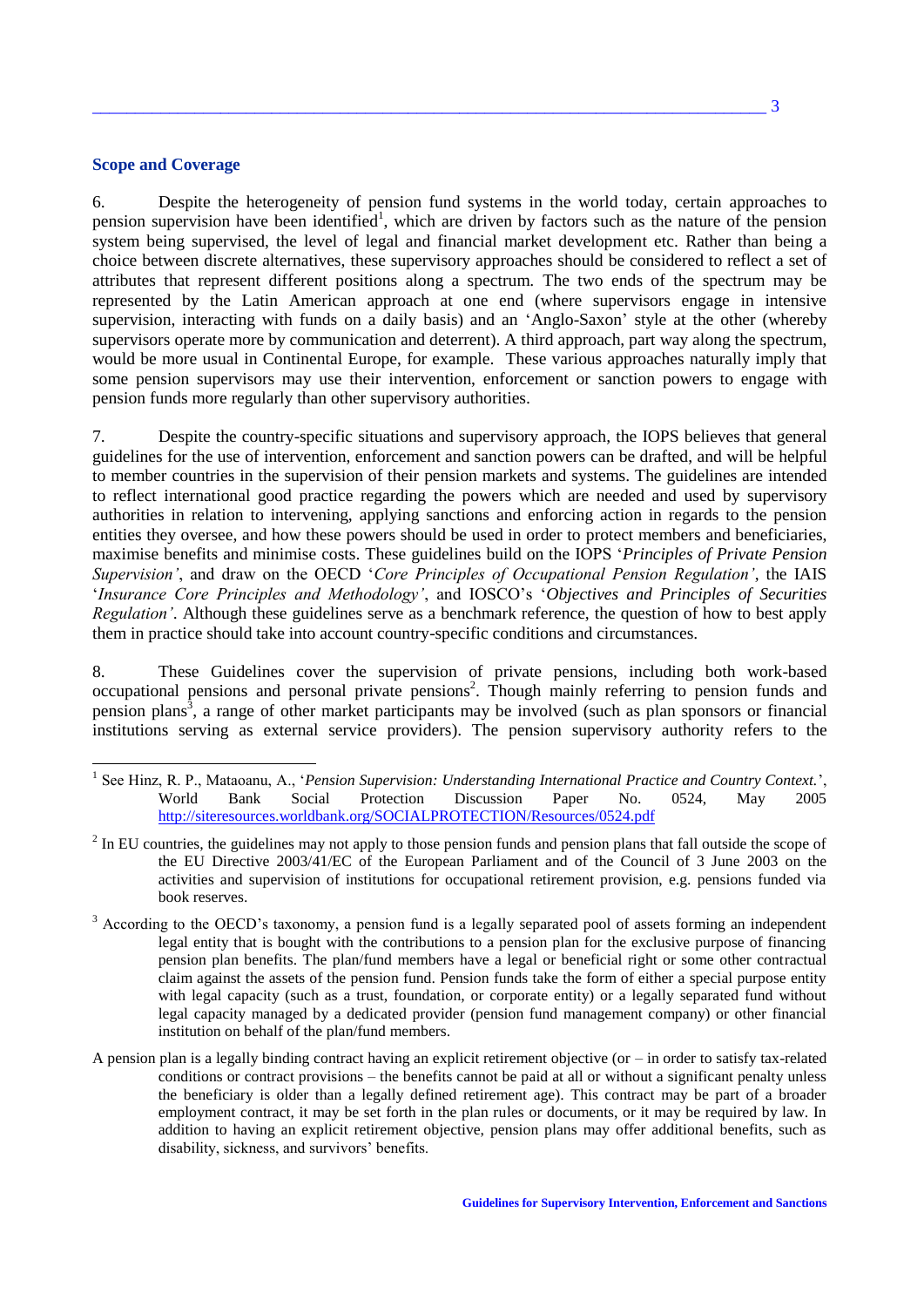institution (mostly governmental agencies), which is empowered to supervise and oversee the pension industry. It is noted that in some countries this authority is a separate agency, while in many other countries it is integrated with the oversight of other financial activities into a single supervisory body.

#### **Guideline 1: Goals of intervention, enforcement and sanctions**

The pension supervisory authority should have clear and well-defined strategic supervisory goals for the use of intervention, enforcement and sanction powers

1.1 The pension supervisory authority should have clear goals for the use of intervention, enforcement and sanction powers. These should be used when pension funds fail to meet legal requirements or supervisory standards, or when the pension supervisor believes that risks posed by a pension fund are high enough to be a potential threat to members and beneficiaries of the pension fund or could potentially have negative implications for the pension system or financial markets as a whole.

1.2 Supervisors should clearly establish whether the goal of their action is preventative, protective or punitive and use the appropriate tools and powers accordingly. The use of intervention powers can be for preventative or protective purposes. Enforcement powers can be used as a protective measure or punitively. Sanction related powers are punitive in relation to the specific entity or individual, though may be protective at the system level due to an intended deterrent effect.

1.3 Protective powers should be given priority as they are relatively straightforward to use (not involving courts). Punitive powers may often only be applied by courts and may involve more burdensome requirements of evidence etc. Based on their assessment of risk, supervisory authorities should therefore clarify the goal they are seeking to achieve before using the various tools at their disposal. The course of action should be based on objective criteria.

1.4 The legal framework that defines conditions and circumstances under which the pension fund supervisor must intervene should be flexible enough to enable the pension supervisor to undertake preventative, protective or punitive actions. Supervisory authorities should possess sufficient flexibility in order to be able to act pragmatically and to react in a timely (ideally pre-emptive) and efficient fashion to issues and problems which they encounter in their daily activities.

## **Guideline 2: Intervention, enforcement and sanction powers**

The pension supervisory authority should have adequate intervention, enforcement and sanction powers to fulfil its supervisory duties and responsibilities

2.1 It is of crucial importance that the pension supervisory authority possesses sufficient intervention, enforcement and sanction powers and maintains a range of means to undertake its duties and responsibilities in a timely and efficient manner. The supervisory authority needs to have the legal and operational capacity (such as actuarial expertise) to respond to perceived or developing risks, with legislation allowing for basic powers which can be exercised with varying degrees of intensity.

2.2 Such powers should be set out in legislation and may include the following. However, it should be noted that the range of powers available to and used by a supervisory authority will depend on context, such as the nature of the pension system and supervisory approach.

4 \_\_\_\_\_\_\_\_\_\_\_\_\_\_\_\_\_\_\_\_\_\_\_\_\_\_\_\_\_\_\_\_\_\_\_\_\_\_\_\_\_\_\_\_\_\_\_\_\_\_\_\_\_\_\_\_\_\_\_\_\_\_\_\_\_\_\_\_\_\_\_\_\_\_\_\_\_\_\_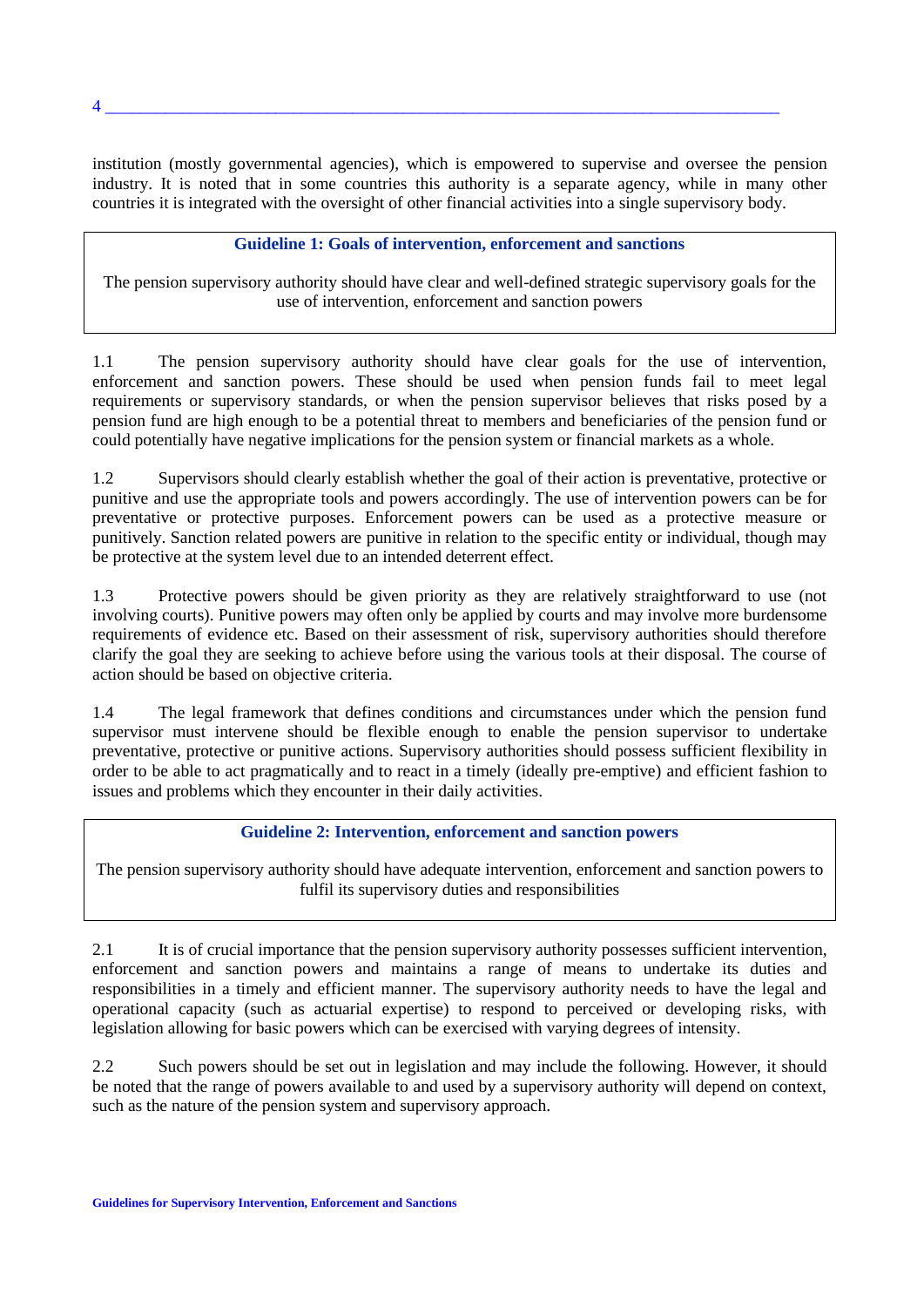# *Preventative Powers*

- power to obtain additional data and information from all relevant parties on suspicion of potential breach of regulation and/or potential harm to interests of members and beneficiaries, in order to assist formation of decision regarding whether and how to intervene;
- power to conduct on-site visits to the offices of pension funds and pension fund managing companies and possibly also external service providers including custodians;
- power to follow up on complaints received from pension fund members and beneficiaries or service providers (such as auditors, possibly via whistle blowing requirements), to the extent that such complaints go to the soundness of the pension provider or its compliance with the legal framework;

# *Protective Powers*

- power to issue formal orders with respect to the pension funds, the members of the managing boards and other managers, requiring them to take particular actions or to desist from taking particular actions (such as directions to comply with whole of part of a law or standard; to appoint or remove an auditor/ actuary, to not engage in specific transactions etc.);
- power to replace members of the managing board and other managers of pension funds;
- power to disqualify members of the managing board and other members of pension funds from acting in responsible capacity in future, either temporarily or permanently;
- power to restrict business activities;
- withholding approval for new activities or acquisitions;
- power to direct the pension fund to stop practices that are unsafe or unsound;
- power to impose conditions/ restrictions on or to revoke the operating licence of the pension fund and / or its managing company;
- power to remove or replace external service providers or report them to the applicable authorities;
- power to put the assets of a pension fund in a trust or to restrict the disposal of those assets (i.e. to freeze them);

#### *Punitive Powers*

- power to impose administrative sanctions including fines against the pension fund managing body or individuals;
- power to apply to a court for orders requiring a pension fund to do or refrain from undertaking certain actions;
- power to accept a court enforceable undertaking from a pension fund or other relevant person or body;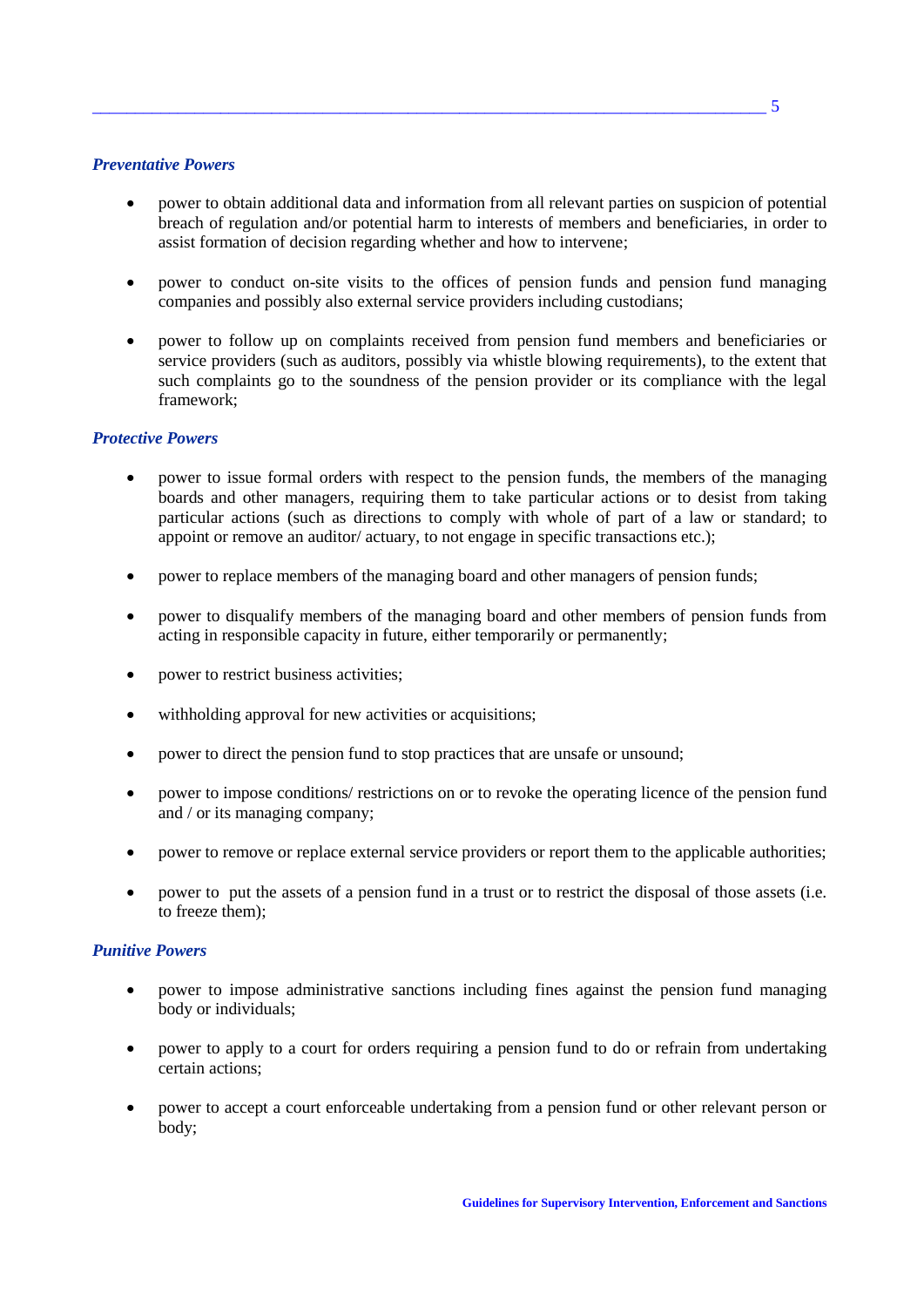• power to refer matters for criminal prosecution.

2.3 Though not all powers may be used 'actively' it may still be useful for the supervisory authority to have such powers either to use in exceptional circumstances - thereby avoiding what could be time consuming delays in dealing with other authorities or institutions – or, by acting as a deterrent, serving to modify the behaviour of supervised entities. Supervisory authorities should note that unless such threats are supported by actual instances of the application of such sanctions their credibility in the market will be diminished.

2.4 Sanctions for serious breaches need to be credible, clearly indicated and of a sufficient magnitude to act as a deterrent.

2.5 The process of applying sanctions should not delay necessary preventative and corrective measures and enforcement.

2.6 The imposition of significant numbers of financial and other penalties that are minor in nature and apply to relatively small transgressions is not generally an effective method of supervision (as in this type of situation supervisors spend too much time levying and collecting fines – most of which have limited impact on the behaviour of supervised entities).

2.7 Supervisory authorities need to be able to use their enforcement and sanction powers without intervention or being overridden by other authorities (such as government officials etc.)<sup>4</sup>.

### **Guideline 3: Decision making process**

When a potential or actual breach of legislation or standards is identified, a well defined decision making process should be in place and followed

3.1 Once a problem is identified, a clear and well-defined, 'due process' should be followed. Due process describes the checks and balances that a supervisory authority should have in place to ensure that supervised entities are treated fairly, consistently and transparently. Due process should be considered at each stage in the process when deciding on the appropriate supervisory action to be taken. Process should be structured to ensure that supervisors exercise their powers in an objective and professional manner.

3.2 During the decision making process, a balance should be struck between the potential benefits of the supervisory action and the costs and impact on pension fund members and beneficiaries. Supervisors should attempt to protect members and beneficiaries before and/or while taking enforcement action. If delaying supervisory action could reduce or eliminate any negative impact on members or beneficiaries of the pension fund, such a postponement should be considered (though the significance of the breach requiring supervisory attention should be taken into account). The financial impact on pension members and beneficiaries should be minimized so long as that is consistent with the proper supervision of the industry. However, significant misconduct should draw a supervisory response, even where there is a negative impact on members and beneficiaries of a particular fund, so that an appropriate signal is sent to the market about what constitutes acceptable conduct.

3.3 Good planning allows the supervisory authority to verify the legal authority and processes that should be taken and the information needs that may be required to initiate any subsequent action. Preparing for the worst should be a part of contingency planning in dealing with any problem situation

 $\overline{\phantom{a}}$ 

6 \_\_\_\_\_\_\_\_\_\_\_\_\_\_\_\_\_\_\_\_\_\_\_\_\_\_\_\_\_\_\_\_\_\_\_\_\_\_\_\_\_\_\_\_\_\_\_\_\_\_\_\_\_\_\_\_\_\_\_\_\_\_\_\_\_\_\_\_\_\_\_\_\_\_\_\_\_\_\_

<sup>4</sup> See IOPS Principles No. 1 'Independence'.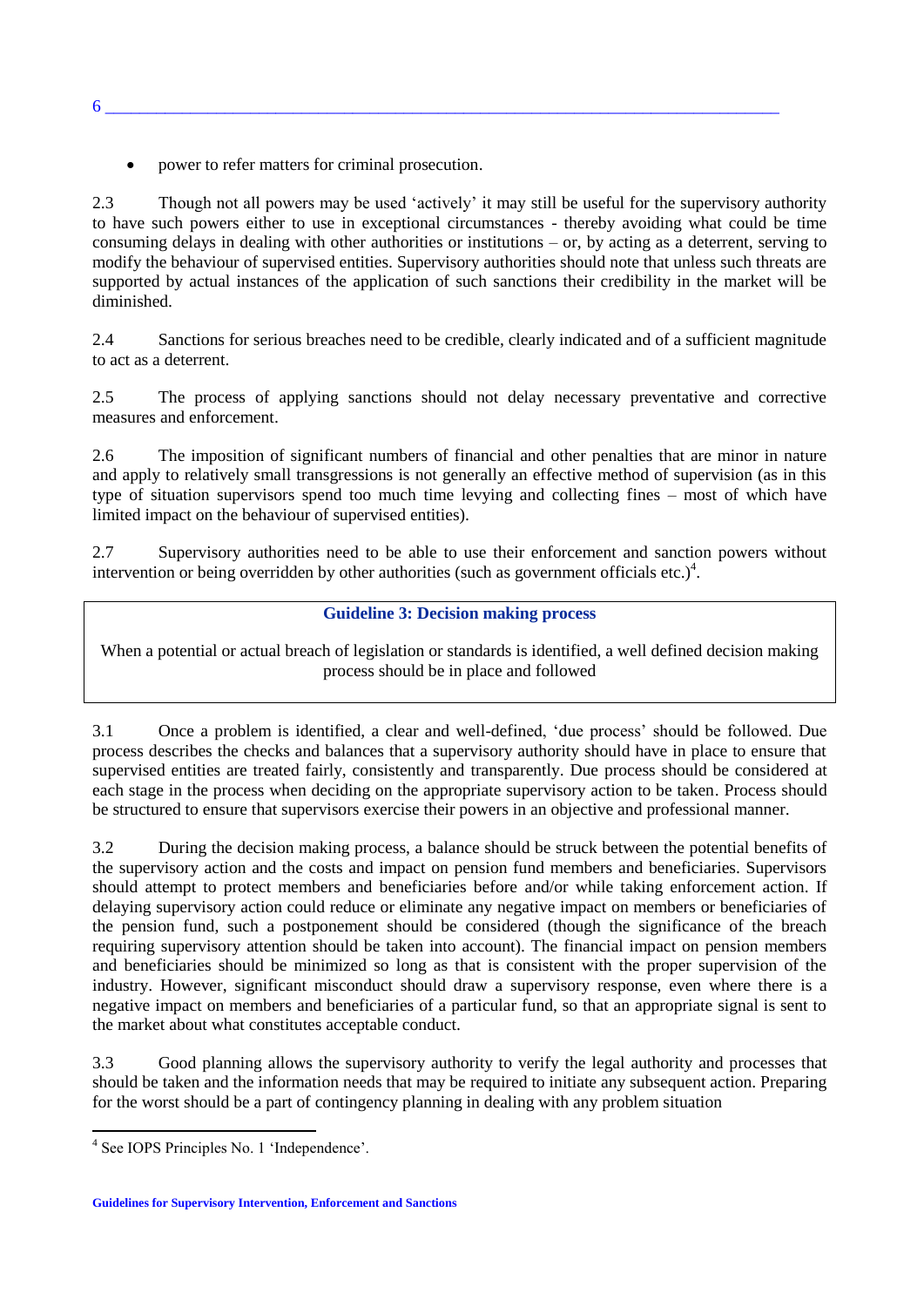3.4 Where the supervisory authority intervenes in serious issues which could potentially have, or have had, significant implications for the pension market and system, those within the authority proposing interventions should be separated from those taking the final decision to some extent, so as to ensure an unbiased intervention process. Court based processes achieve this separation at a structural level.

3.5 The decision making process should require approval by senior staff where sanctions etc. are imposed. The decision making lines of the supervisory authority should be structured so that actions to preserve member and beneficiary interest can be taken immediately in the case of emergency situations.

# **Guideline 4: Consistency of Decisions<sup>5</sup>**

The actions of the pension supervisory authority should be consistent, following well documented procedures

4.1 Consistency of actions by the supervisory authority should be ensured on two dimensions, i.e. horizontally (e.g. between pension funds) and vertically (i.e. over time). However, any action to be taken by the supervisory authority should also take into account the environment and legal framework in which the pension funds and other supervised entities operate, which may be subject to change over time.

4.2 A well established procedure should be in place and followed (for example, procedural manuals, documentation, training, review and communication between divisions, comparing results and sharing experience), so as to ensure that similar decisions are made by the pension supervisor in similar circumstances and that these decisions are made on objective and unbiased grounds. Models such as enforcement pyramids and risk-scoring matrixes<sup>6</sup>, may also be used to aid consistency by providing guides to what measures typically will be applied in certain circumstances.

4.3 A 'double-checking' principle may be used to ensure the consistency of decisions between staff (e.g. via peer reviews or requiring senior level oversight for entities with a higher supervisory stance). Alternatively, authorities may employ specialist teams - either enforcement or technical specialists - to ensure consistency in decision making.

# **Guideline 5: Proportionality and Escalation of Response<sup>7</sup>**

The investigatory and enforcement response of the pension supervisory authority should be proportional to the risks being examined. Subject to the availability of regulatory and administrative powers and measures, the response should be escalated appropriately to achieve the desired regulatory objectives

5.1 Intervention actions and/or sanctions imposed by the pension supervisory authority should be proportionate to the risk to which the pension fund is exposed, taking into account the nature, scale, complexity and seriousness of the potential compliance irregularities relating to the relevant party.

5.2 The extent of supervisory demands placed on supervised entities should be commensurate with the value expected to be derived. Proportionality suggests that communicative dialogue is appropriate for

 $\overline{a}$ 

 $<sup>5</sup>$  This guideline is drawn from IOPS Principles No. 6 'Proportionality and Consistency'.</sup>

<sup>&</sup>lt;sup>6</sup> For further details see the IOPS Toolkit for Risk-based Supervision. Enforcement Pyramids may also be known as Intervention Ladders.

 $<sup>7</sup>$  This guideline is drawn from IOPS Principles No. 6 'Proportionality and Consistency'.</sup>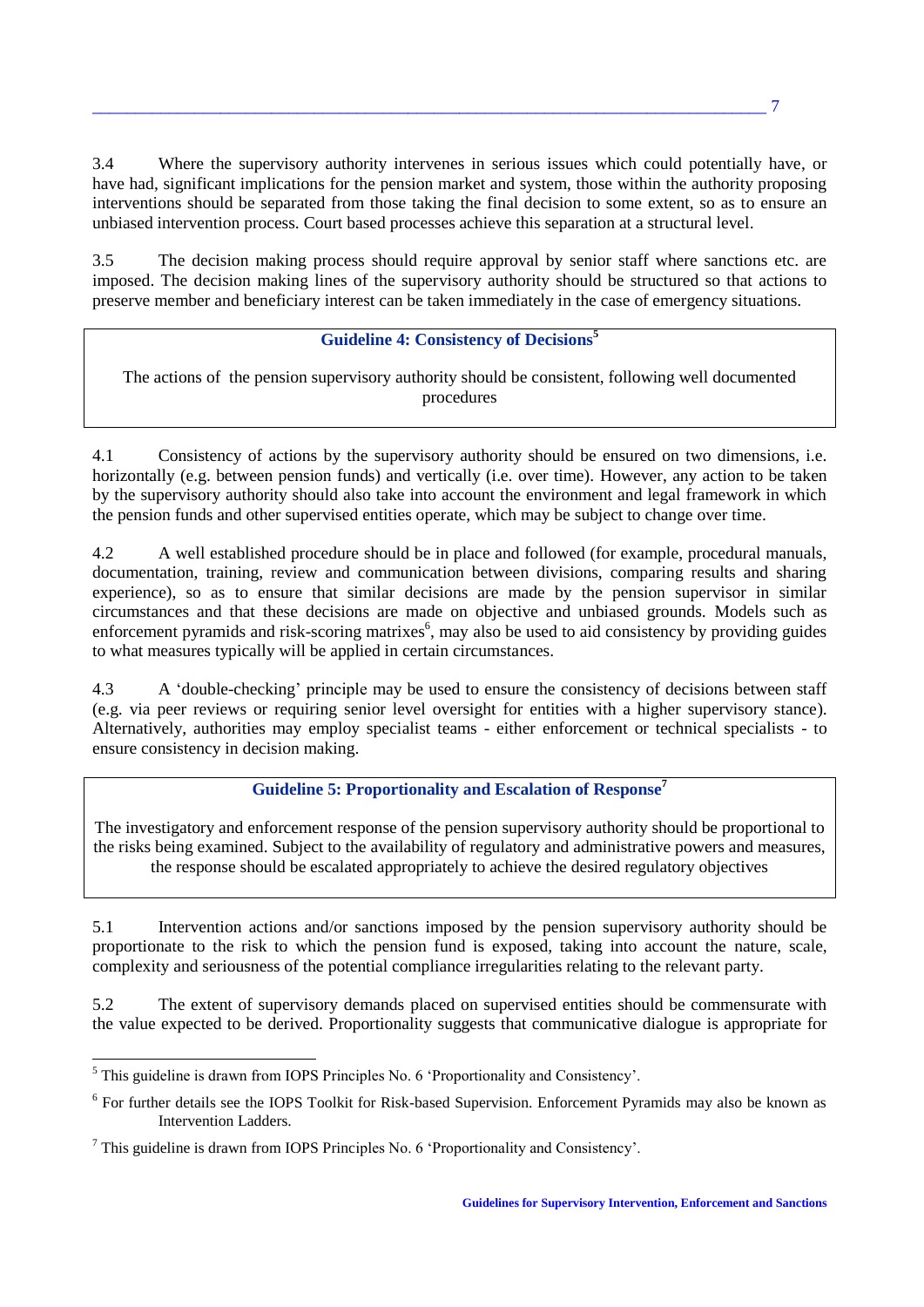emerging, inadvertent weaknesses that do not pose an immediate threat to fund members and beneficiaries. However, an immediate, high-level risk may require urgent, protective action - such as the freezing of assets, cessation of receipt of contributions and/or suspension of the pension provider.

5.3 To ensure proportionality, requirements could be set out in legislation, secondary regulation or detailed industry guidance (outlining various circumstances and risk as well as the associated intervention measures). Appropriate documentation, guidance and examples should be regulated or provided to staff.

5.4 Before using formal powers, in non-urgent circumstances, the pension supervisory authority should try to informally ensure compliance by a pension fund. Where possible, persuasion and cooperation should be initially used to gain compliance and avoid expensive enforcement and litigation. Such informal methods may be more cost effective and efficient than immediately using time consuming, formal powers. The supervisory authority should strive to build good working relationships with supervised entities so that emerging problems can be discussed in a constructive way.

5.5 If the supervisory authority does, however, need to intervene early– for protective or punitive reasons – the authority should select tools which are commensurate with the risk to which pension fund members and beneficiaries are exposed. Depending on the nature scale and complexity of the problem detected, a graduated response may be most effective. The concept of an enforcement pyramid $\delta$  can be used to model the increasingly forceful powers available to the supervisory authority, and help develop a more responsive supervisory approach and more effective compliance strategies. Though the powers available to the supervisor will depend on the nature of the pension system and supervisory approach, a sufficient gradation of powers is required to enable the supervisory authority to tailor its response accordingly and sufficiently punitive powers are needed at the top of the pyramid to enforce action.

5.6 The escalation of action should be tailored to the individual situation. There should be a progressive escalation of action if the problems become worse or if the supervised entity ignores requests from the supervisor to take action. It may be advisable for supervisors to refrain from initially using a harsh enforcement approach and from escalating too rapidly. If punitive measures are used insensitively a resistance to regulation and compliance may be fostered, jeopardising future compliance. Nevertheless, supervisors do not need to move through every step available to them in each case, and may need to escalate their response rapidly to ensure satisfactory resolution of an urgent problem.

5.7 Supervisors should try to understand why non-compliance or violations have occurred. Genuine mistakes, for example, need to be rectified, but may justify a less punitive response than willful and persistent violations. The supervisory authority should be responsive to the supervised party's own behaviour if the relevant parties are acting cooperatively, the supervisory authority should generally do so as well.

5.8 The supervisory authority should clearly articulate what action or outcome is expected from the supervised entity and by what date, and what its response may be if such expectations are not met. Once action has been taken or punitive measures imposed, the supervisory authority should periodically check to determine that the supervised entity is complying with the measures. Supervisory authorities must follow through on their statements of intent otherwise the integrity of the supervisory process could be undermined.

5.9 When deciding on the time-frame allowed for the entity to respond or to rectify, the seriousness of the breach and the potential risks to members and beneficiaries should be taken into account. On the one

**Guidelines for Supervisory Intervention, Enforcement and Sanctions**

<sup>&</sup>lt;sup>8</sup> For further details see the IOPS Toolkit for Risk-based Supervision. Enforcement pyramids may also be known as intervention ladders.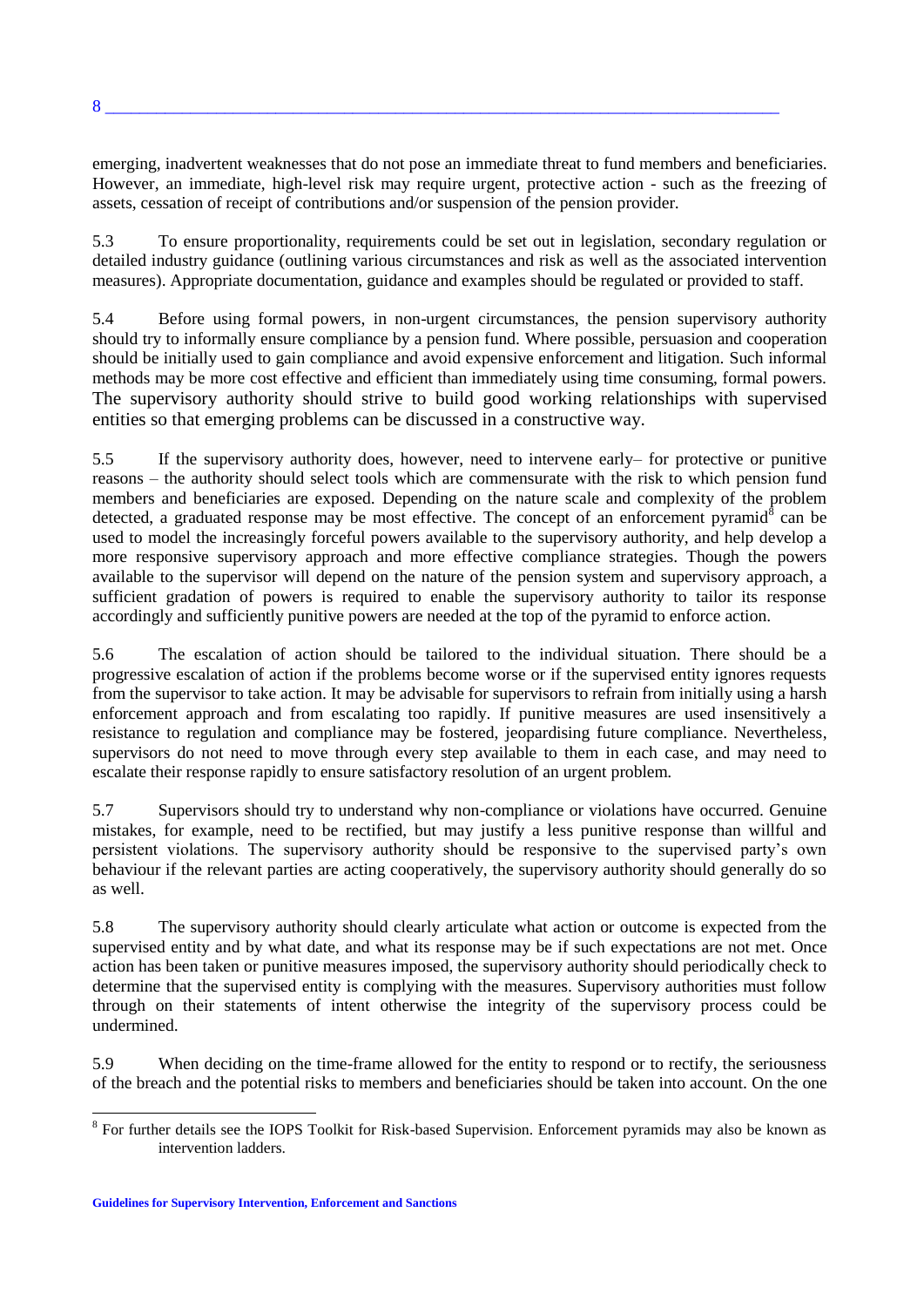hand, a feasible timeframe should be allowed in order to enable the relevant parties to understand and respond properly. Parties should also be given some flexibility, as deemed appropriate, in the manner in which regulatory compliance is achieved. On the other hand, given the fact that a long delay could increase risks to fund members and beneficiaries and the cost of remedying the particular risk (in some cases significantly), the time-frame and flexibility should be designed to avoid abuse. As well as being effective, timely action is also an important aspect of maintaining the credibility of the supervisory authority.

5.10 Where the supervisory authority does find it necessary to use resource-intensive, enforcement powers, such as court interventions, a factor in case- selection should be the likely success of the action, providing an opportunity to give a strong deterrent message to the rest of the supervised community.

### **Guideline 6: Notification of corrective action**

A self-correction mechanism by pension funds may be allowed for minor transgressions, taking account of the nature, scale and complexity of the risks involved. However, if such an approach is taken, the supervisory authority should provide clear guidance and specify which material problems and issues identified by pension funds themselves need to be notified immediately.

6.1 Where appropriate (depending on the pension system and supervisory approach), a selfcorrection mechanism may be used by pension funds and other parties. To facilitate such an approach the supervisory authority could communicate that in some cases non-compliant behaviour which pension funds themselves have identified and self-corrected, (and in some jurisdictions still reported), will incur a reduced response from the pension supervisory authority. For example:

- occasional incorrect data entry of members or beneficiaries details (e.g. age, amount of contributions) or other minor administrative errors (e.g. missing signatures required on documents) would not entail any fine or sanction if the errors have been corrected by the pension plan or pension fund on its own volition;
- supervisory authorities will not impose inappropriately heavy penalties for non-material breaches (e.g. temporary breaches of investment limits) when the pension plan or pension fund has corrected the breaches of its own volition or after discovery of the breach during an audit.

6.2 Where such an approach is taken, clearly identifying what are material or important breaches (requiring immediate supervisory attention), and – importantly – those which are not material can avoid the supervisory authority being overwhelmed by reports of minor transgressions, which could potentially be costly, ineffective and inefficient.

6.3 However, care should be taken that such an approach by the pension supervisory authority should not be abused. Supervised entities should not be able to deliberately cover up mistakes, and persistent minor breaches in regulations and requirements by an entity may be taken by the supervisory authority to indicate poor internal management, risk or control mechanisms, which should be investigated further and may lead to a higher level supervisory response.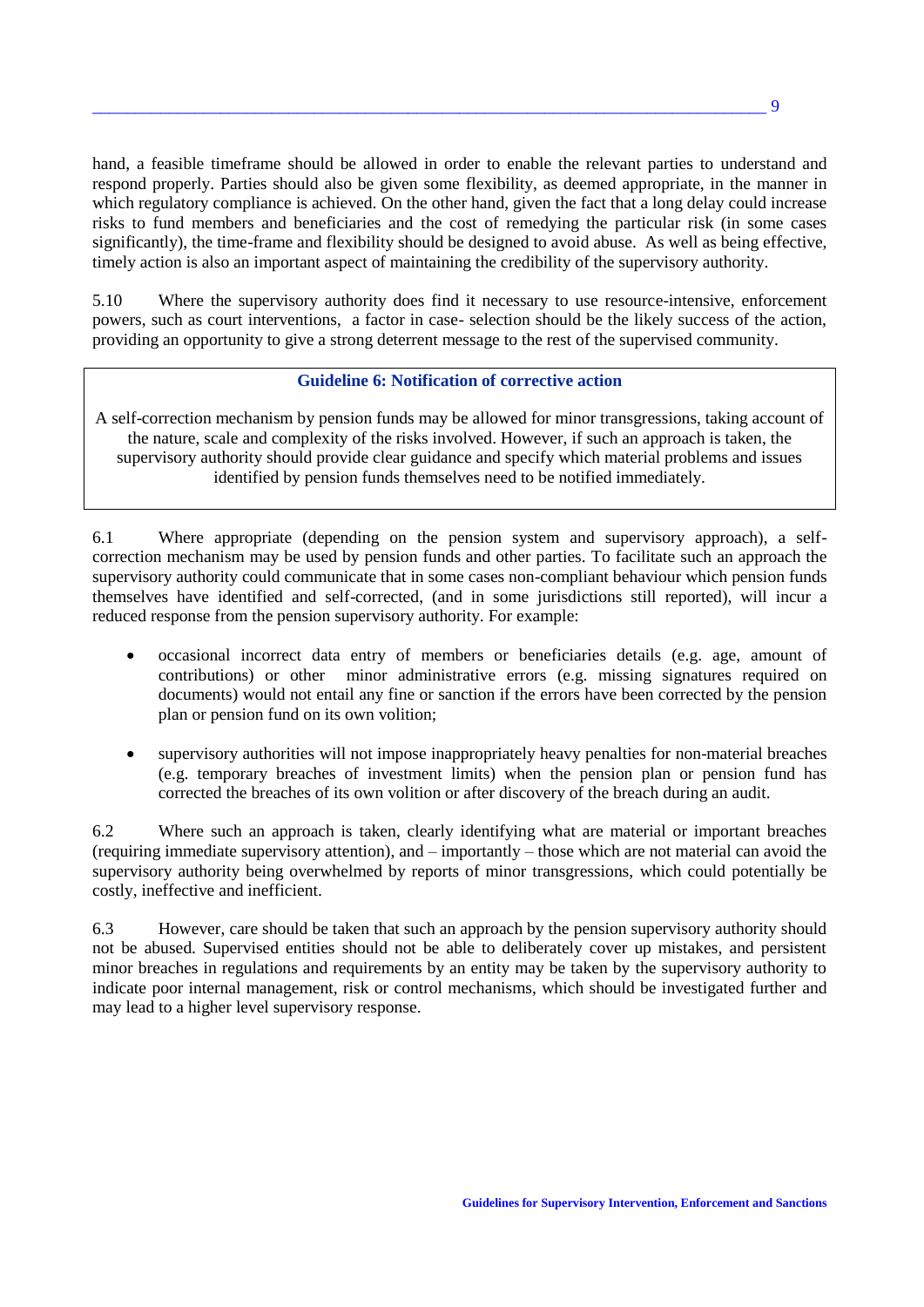# **Guideline 7: Outsourcing Activities**

Where pension supervisory authorities lack relevant expertise to carry out intervention or enforcement tasks internally, it should be possible to outsource some supporting activities to other supervisory authorities or external professionals, or to secondee staff with appropriate experience to work internally. However, exercising strict monitoring and controls is necessary and the supervisory authority always remains responsible for intervention and enforcement decisions.

7.1 Supervisory authorities should organise the supervisory process in order to balance effectiveness and efficiency. By doing so, they should consider, among other matters, the allocation of supervisory tasks between supervisors and whether they wish to receive support from other independent, external experts. Secondment of individuals with the appropriate skills to work internally (and bound by suitable confidential clauses where required) may be an option. For example, specialist auditors, IT investigators or lawyers may be required to collect evidence to be used in court cases. Using these professionals may provide the supervisory authorities with flexibility and augment their skill.

7.2 It should be noted that the ultimate supervisory responsibility (including decision making and the application of sanctions) lies with the supervisory authority at all times. As the supervisory authority remains responsible for the supervision of pension funds, before using external professionals, they should consider:

- a. whether adequate controls over their competence exist and the need to monitor their performance (for instance, through reviewing their working papers);
- b. their independence towards the pension funds (in particular when they are paid by the governing body of the pension fund) and the consideration they give to the protection of member and beneficiaries' interests.

7.3 In addition, should such a delegation be set up, the supervisor should have the ability to rely on, and if necessary take legal action against, these external parties.

7.4 Where a disparity of resources exists between the supervisory authority and the industry being supervised (as may be the case, for example, in some emerging market situations), the supervisory authority may wish to have the legal power to require an entity subject to an in-depth investigation to bear the expenses of an enquiry carried out by outsourced experts.

### **Guideline 8: Coordination**

In the case where the pension market is regulated and supervised by more than one authority, an interagency coordination mechanism should be in place. Such a coordination mechanism may also be required between supervisors on an international basis

8.1 If the pension industry is regulated and supervised by more than one authority, coordination between the supervisory bodies is necessary. This is particularly the case when the pension supervisory authority is an independent entity. Consistency and agreement on the application of intervention and sanction powers needs to be established. This may be facilitated by a process to permit agreement as to a main contact point in particular circumstances.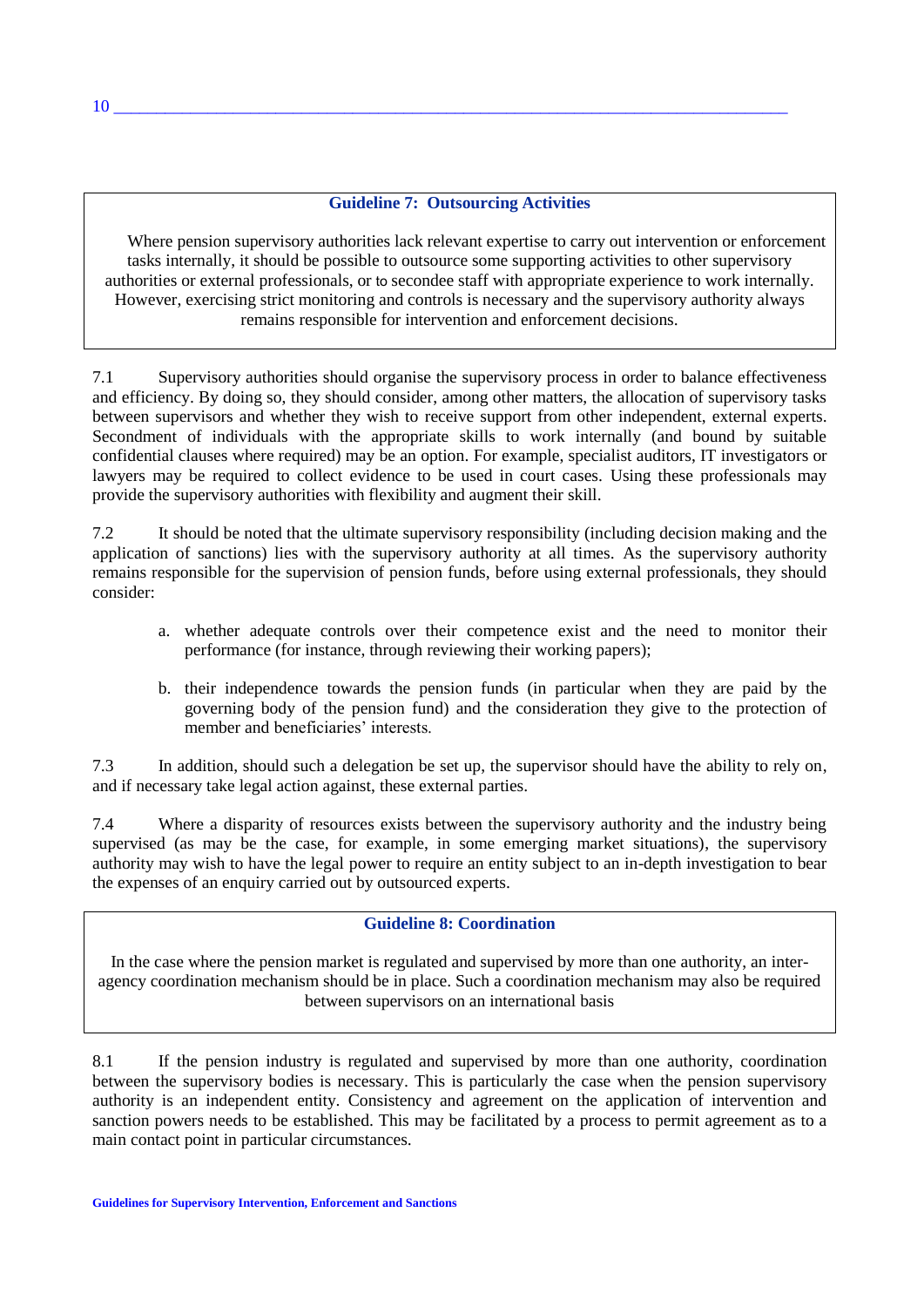8.2 When the pension supervisor conducts intervention, enforcement and sanction actions, which can potentially have a wider effect on the market (i.e. beyond the target pension market and market player), consultation with relevant financial supervisors and/or regulators is essential.

8.3 Where the potential problem and intervention actions could have an international impact, communication and coordination between supervisory authorities in different countries should be facilitated, subject to confidentiality requirements and in principle based on formal agreements.

### **Guideline 9: Information disclosure**

A transparent information disclosure mechanism and timely publication of intervention and sanction decisions, where appropriate, should be in place subject to relevant confidentiality requirements.

9.1 Where appropriate, the broad outlines of any supervisory response framework (such as an enforcement pyramid) should be made public by the supervisory authority, so that its actions will be understood by supervised entities and are not unexpected. Sharing with industry an outline of what broad supervisory response can be expected in certain circumstances may also help to ensure transparency, may strengthen the credibility of the authority, clarifies what is expected of supervised entities and consequently may help them stay in compliance with regulations and supervisory expectations.

9.2 Where appropriate, and as long as confidentiality and the proper protection of information and the member or beneficiary's interests are not jeopardised, the pension supervisory authority may publish its decisions (and explanations for these). This publication strategy can be effective, and potentially have a wider and positive effect on the behaviour and conduct of the market participants.

9.3 Where appropriate, the information published may include the reasons for a decision to take action such as:

- imposition of a financial penalty on a particular pension plan or pension fund
- withdrawal of license from a pension fund or service provider
- replacement of senior managers/officers in the relevant party/ies

9.4 The dissemination of such information could be conducted through various channels (e.g. websites, media releases), with the most efficient and time effective recommended.

9.5 Confidentiality issues must, however, be respected and limits to disclosure clearly outlined. A balance also needs to be struck between conduct of business supervision (where disclosure can be used to influence the behaviour of the supervised community) and prudential supervision (where confidentiality is important to protect the interests of particular supervised entities).